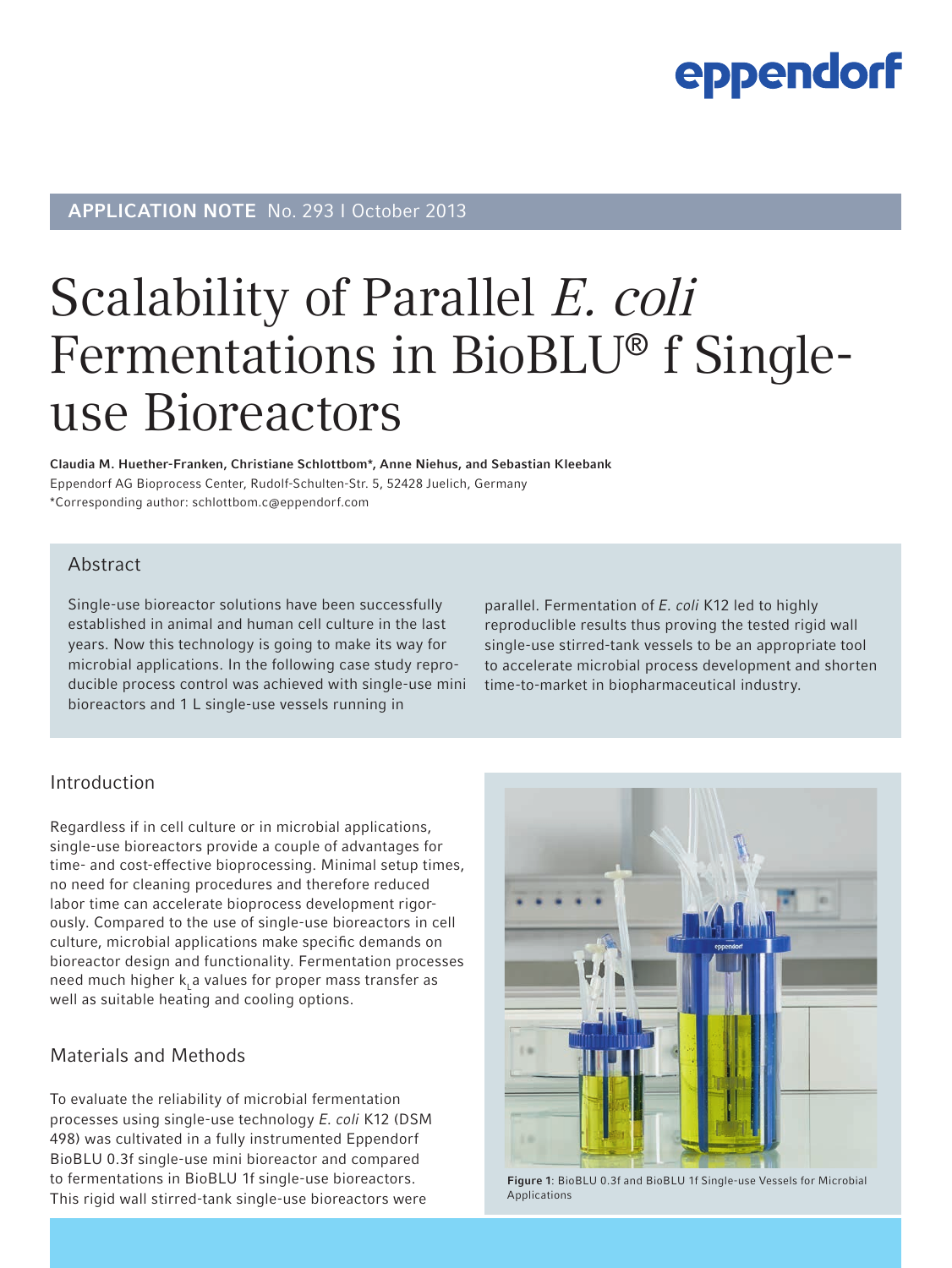carries baffles as well. Both vessel types include a liquidfree Peltier exhaust condensation and magnetic-coupled overhead drive for high performance agitation.

A 4-fold parallel Eppendorf DASbox® Mini Bioreactor System was used with BioBLU 0.3f Single-use Vessels and the BioBLU 1f fermentations were carried out using a 4-fold DASGIP® Parallel Bioreactor System with DASGIP Bioblock. Both Systems feature active heating and cooling capacities. DASGIP Control\* Software was used for precise process control.

The cultures were grown for 24 h in PAN media with an initial glucose concentration of 40 g/L and fed with 50 % glucose solution in the fed batch phase. The processes were started with working volumes of 0.1 L in BioBLU 0.3f and 0.7 L in BioBLU 1f Single-use Vessels, respectively. The temperature was controlled at 37 °C.

When using the BioBLU 0.3f vessels the pH was adjusted to 6.8 via 4 % ammonia solution. The cultures were

submerged aerated through dip tubes with a constant rate of 6 sL/h (1 vvm). Dissolved oxygen was maintained at 30 % whereas the stirrer speeds ranged from 600 rpm to 2000 rpm which equals to tip speeds of 0.94 m/s to 3.14 m/s. When using the BioBLU 1f vessels the pH was adjusted to 6.8 via 25% ammonia solution. The cultures were submerged aerated through dip tubes with a constant rate of 42 sL/h (1 vvm). Dissolved oxygen was maintained at 30 % whereas the stirrer speeds ranged from 600 rpm to 1600 rpm which equals to tip speeds of 1.35 m/s to 3.59 m/s. Oxygen transfer rates (OTR) were automatically calculated via a DASGIP exhaust analyzer GA4.

### Results and Discussion

A two-phase cultivation with automatic feed-start was sucessfully carried out. As shown by the dissolved oxygen the utilization of BioBLU single-use vessels in combina-

\*DASGIP Control is now DASware® control 5.



Figure 2: Parallel fermentation in BioBLU 0.3f and BioBLU 1f Single-use Vessels. The automatic feed-start was triggered by the glucose depletion induced DO peak in all four vessels in parallel. BioBLU 0.3f: 10.54 h ± 0.09 h after inoculation, BioBLU 1f: 11.31 h ± 0.11 h after inoculation. DO = dissolved oxygen concentration, FA = glucose pump rate.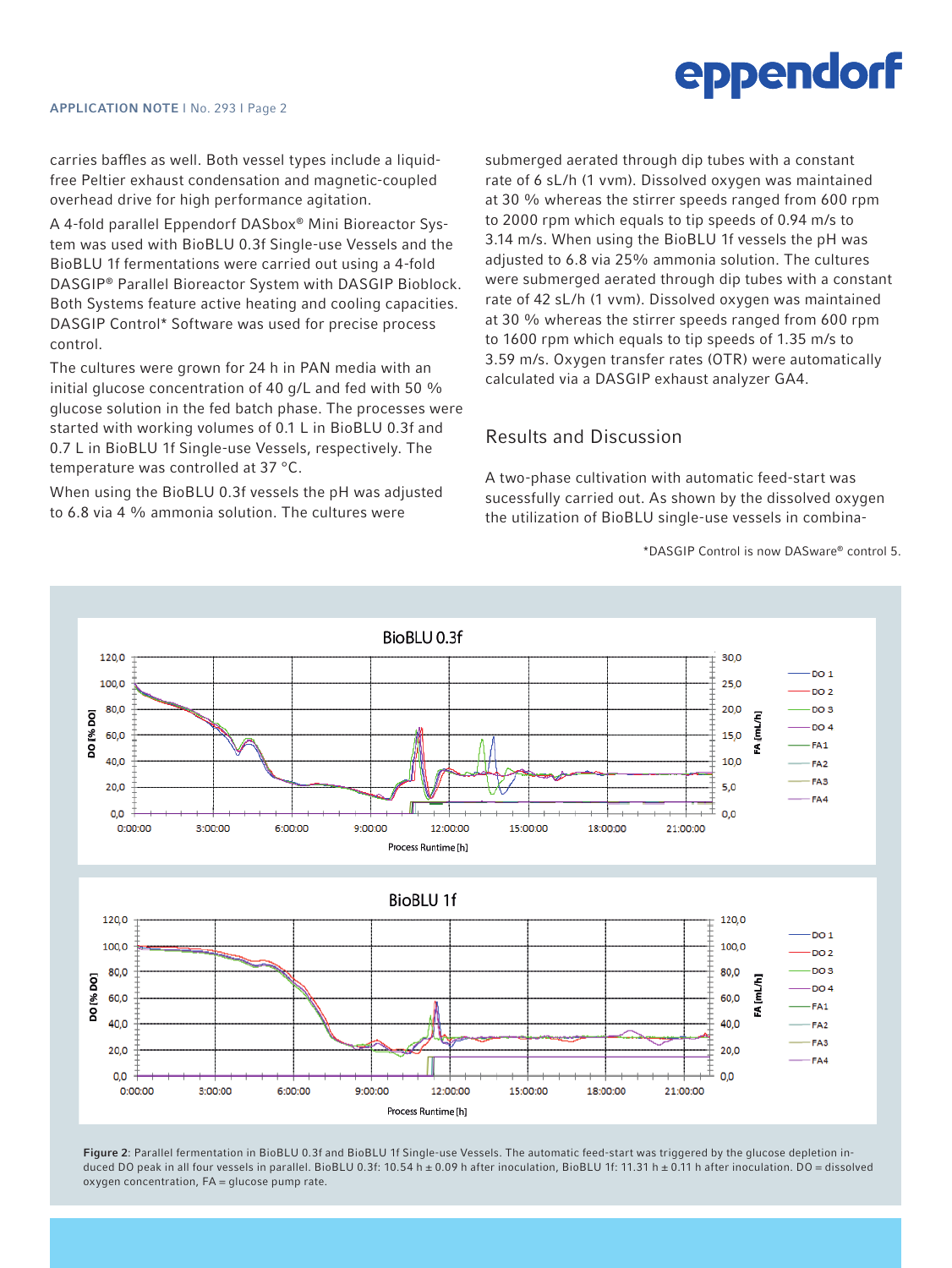#### APPLICATION NOTE I No. 293 I Page 3

tion with Eppendorf DASbox or DASGIP Bioblock allows highly parallel and reproducible fermentation (figure 2). Comparing the BioBLU 0.3f and the BioBLU 1f processes proves the capability for seamless scale-up from single-use mini bioreactors to  $1$  L single-use vessels.  $k$ , a values of up to 2500 h<sup>-1</sup> in BioBLU 0.3f and up to 4000 h $^{-1}$  when using BioBLU 1f vessels were determined by static sulfite depletion method (data not shown) and demonstrate that these single-use bioreactor designs perfectly match the demands of microbial applications. The biomass production (figure 3) was determined offline as cell wet weight and revealed comparable growth characteristics in both single-use bioreactors. The maximal biomasses of about 160 g/L gained in the fermentation runs correspond to an  $OD_{600}$  of about 100 (data not shown).

#### Conclusion

This case study shows that the BioBLU f singleuse bioreactors address the specific needs of *E. coli*  fermentations especially in regard to mass and heat transfer. The specifically adapted single-use design, featuring Rushton-type impellers, active heating and cooling, and overhead drive enabling high performance agitation,



Figure 3: Biomass production. Cell wet weight (cww) of fermentations carried out in BioBLU 0.3f and BioBLU 1f Single-use Vessels, respectively.

supports the high demands of microbial applications. Currently, single-use bioreactor technology is mainly used in cell culture. With the introduction of the Eppendorf BioBLU f Single-use Vessels adequate tools to accelerate bioprocess development in microbial applications, even high cell density fermentation, are available now.